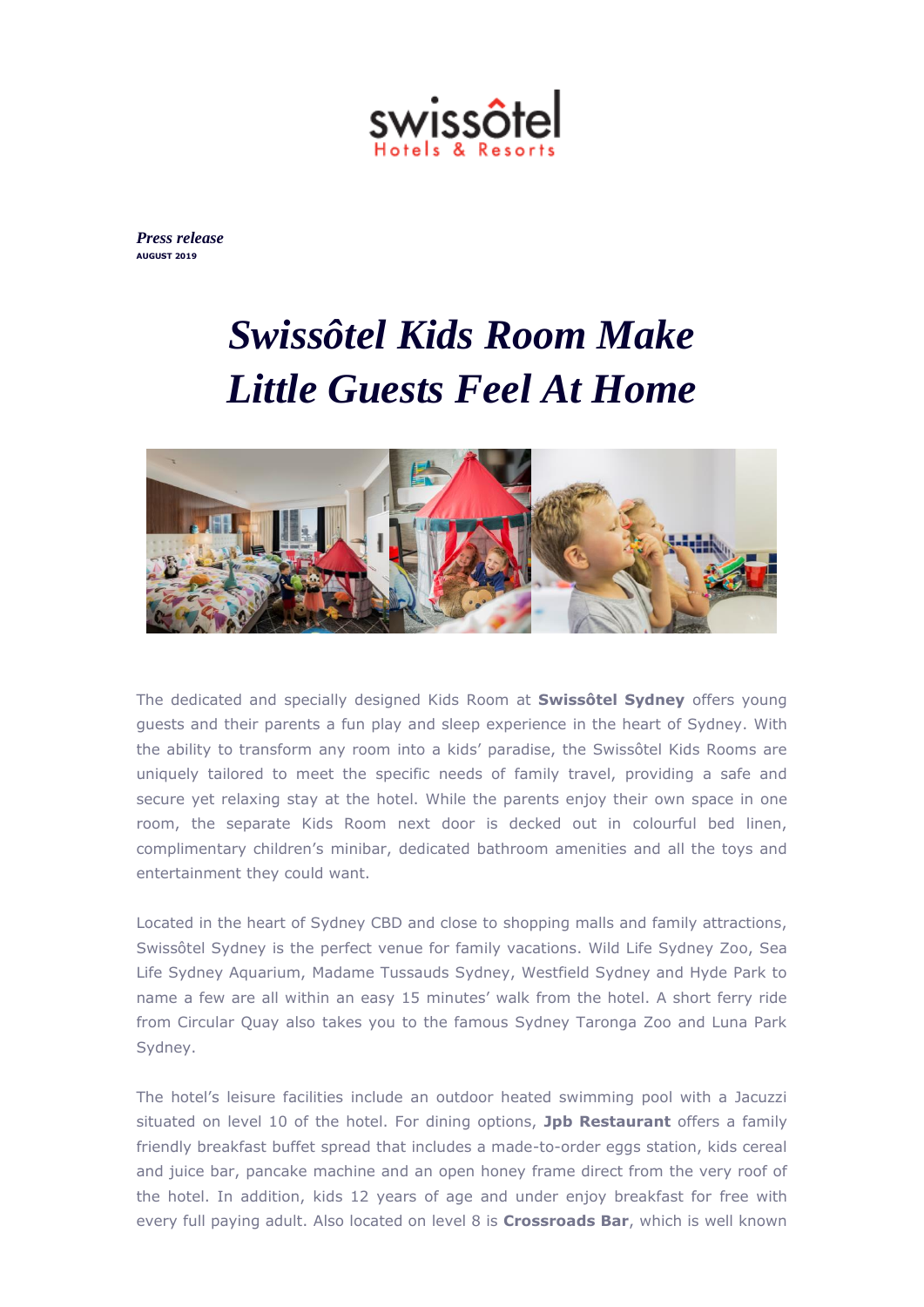

for its extravagant weekend high tea buffet featuring warm, fluffy house-made scones with jam and cream and the ever-popular chocolate fountain with the whole works.

The Swissôtel Kids Room include:

- Age appropriate toys
- Children's backpack, stationery and colouring activity book
- Children's desk
- Colourful bed linen
- Children movie DVDs and video games
- Complimentary Tiny Teddy biscuits and fruit juices in the minibar
- Bathroom amenities

Baby cots can be made available on request and a childminding service (fees apply) can also be arranged in advance. The Kids Room at Swissôtel Sydney is a complete family haven guaranteed to keep both the children happy and provides parents with total peace of mind, so you can relax and enjoy the stay.

For more information or to book please visit:

<https://www.swissotel.com/hotels/sydney/promotions/family/swissotel-kids-room/>

## ENDS

## **About Swissôtel**

One of the best-known Swiss brands in the world, Swissôtel Hotels & Resorts offers contemporary hotels infused with the freshness and vitality of alpine energy, rooted in the tradition of Swiss hospitality. Respected for its intelligent design, quality craftsmanship and mindful approach to sustainability, Swissôtel gives its guests peace of mind to explore the world, discover life's true rewards and embrace opportunities to 'live it well'. The Swissôtel brand was founded in 1980 and today numbers more than 30 hotels globally including flagship properties such as Swissôtel The Bosphorus in Istanbul, Swissôtel The Stamford in Singapore and Swissôtel Krasnye Holmy in Moscow. Swissôtel is part of Accor, a worldleading travel and lifestyle group which invites travellers to feel welcome in 4,800 hotels, resorts and residences, along with some 10,000 of the finest private homes around the globe.